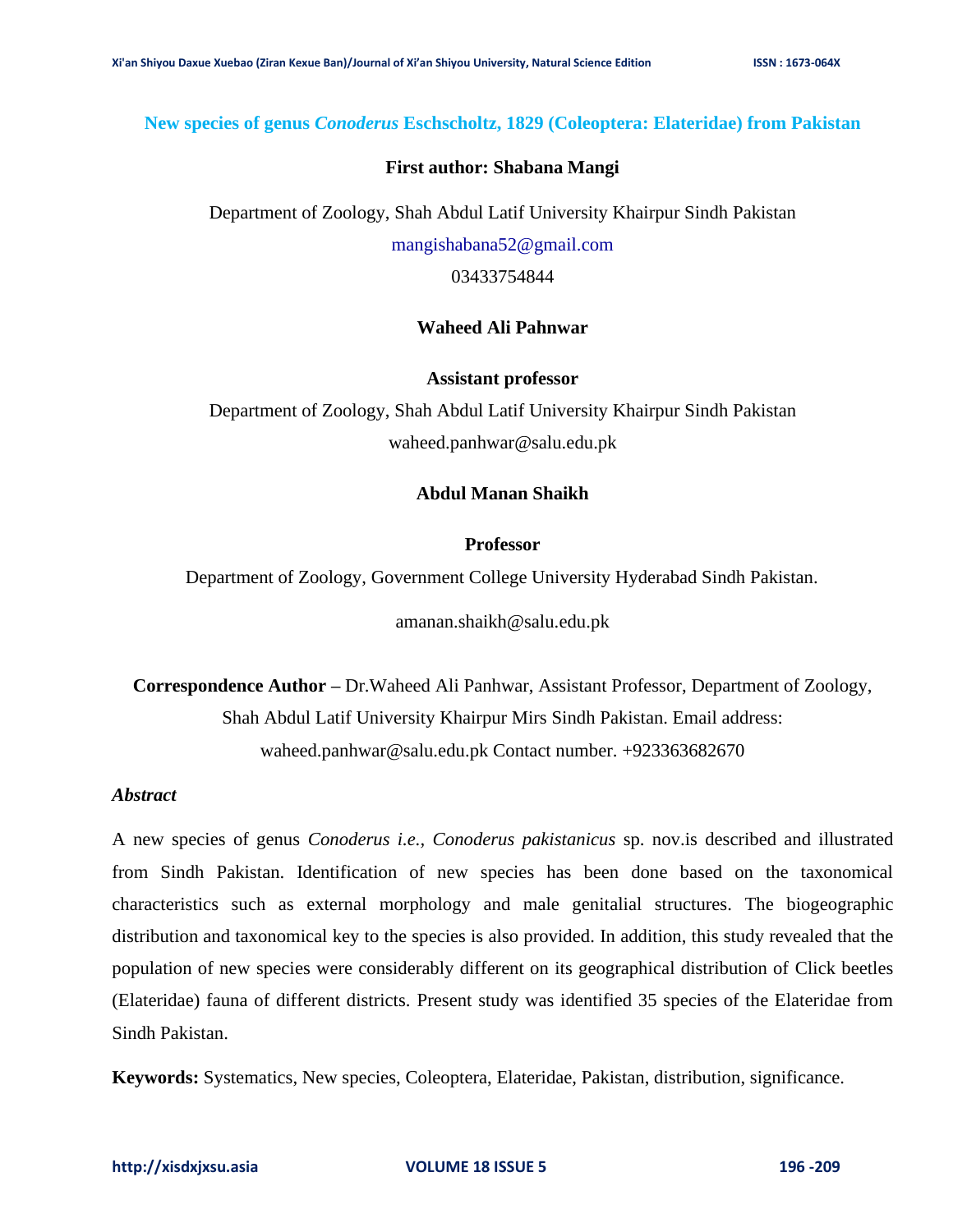#### **I INTRODUCTION**

The family Elateridae consists of 10,000 species, globally including Pakistan [1]. *Conoderus* is the largest genus of subfamily Agrypninae originally described by Eschscholtz 1829. The various species of genus *Conoderus* are described from the America, Qatar, China, Japan, Oman, Afghanistan, India, Saudi Arabia, and Taiwan include Pakistan [2] [3]. From Madre de Dios, Peru described the twenty species [4] [5], four species are documented from Maltese Islands, Spain, Italy [6] [7]. A collection of click beetles were collected in various localities of Pakistan, it contains 48 species, being 6 of them new records for the country, Wide efforts on fauna of click beetles from Pakistan was carried out on the subfamilies Agrypninae and Cardiophorinae [8]. While 67 species out of 6 new species studied from Kalam, Kalar Khar, Swat Valley, Chilam, Chauki, Nanga Parbat and Rama Northern areas of Pakistan such as *Conoderus aeolodermoides* and *Conoderus nigromaculosus* Vats & Chauhan, 1992, are recorded from Northern areas of Pakistan [9]. *Conoderus drasterioides*is, *Conoderus cylindricus, Conoderus vartiani*, *Conoderus mithiensis* and *Conoderus nigromaculosus* Vats & Chauhan1992, are noted from Tharparkar*,* Mithi, Chakri, Islamabad and Kashmir Bagh [10]. From Insect Systematic Postgraduate Laboratory, Department of Entomology, Sindh Agriculture University Tandojam Sindh Pakistan was described the 73 samples of Family Elateridae out of them 8 species were belongs to three subfamilies and three tribes include 5 species from subfamily Agrypninae*,* larva of genus *Conoderus* are polyphagous soil insects, smooth, slender and rounded in shape, commonly known as wireworms, it is major pest on different root crops, seeds, tubers, sweet potatoes, beets, vegetables, stored corns. It was found in houses, lighting areas, summer season having a different ecological variation [11] [12] [13].

Current new species *Conoderus pakistanicus* **sp. nov**.is economically important Click beetle, seen hidden under leaves, grasses and garbage during day light and damage different crops, vegetables, cucumber, malanga, potatoes, sweet potatoes, wheat, squash, sweet corn, roots, stem and cause big loss to the economy. The use of the proper cultural exercise hopefully reduces the damage by *Conoderus.*  The discovery of this new species will help the entomologists as well as farmers for better management under field conditions in Pakistan. The goal of this research study is to find out about the Elateridae species in Sindh, Pakistan.

## **II MATERIALS AND METHODS**

**A. Study site:**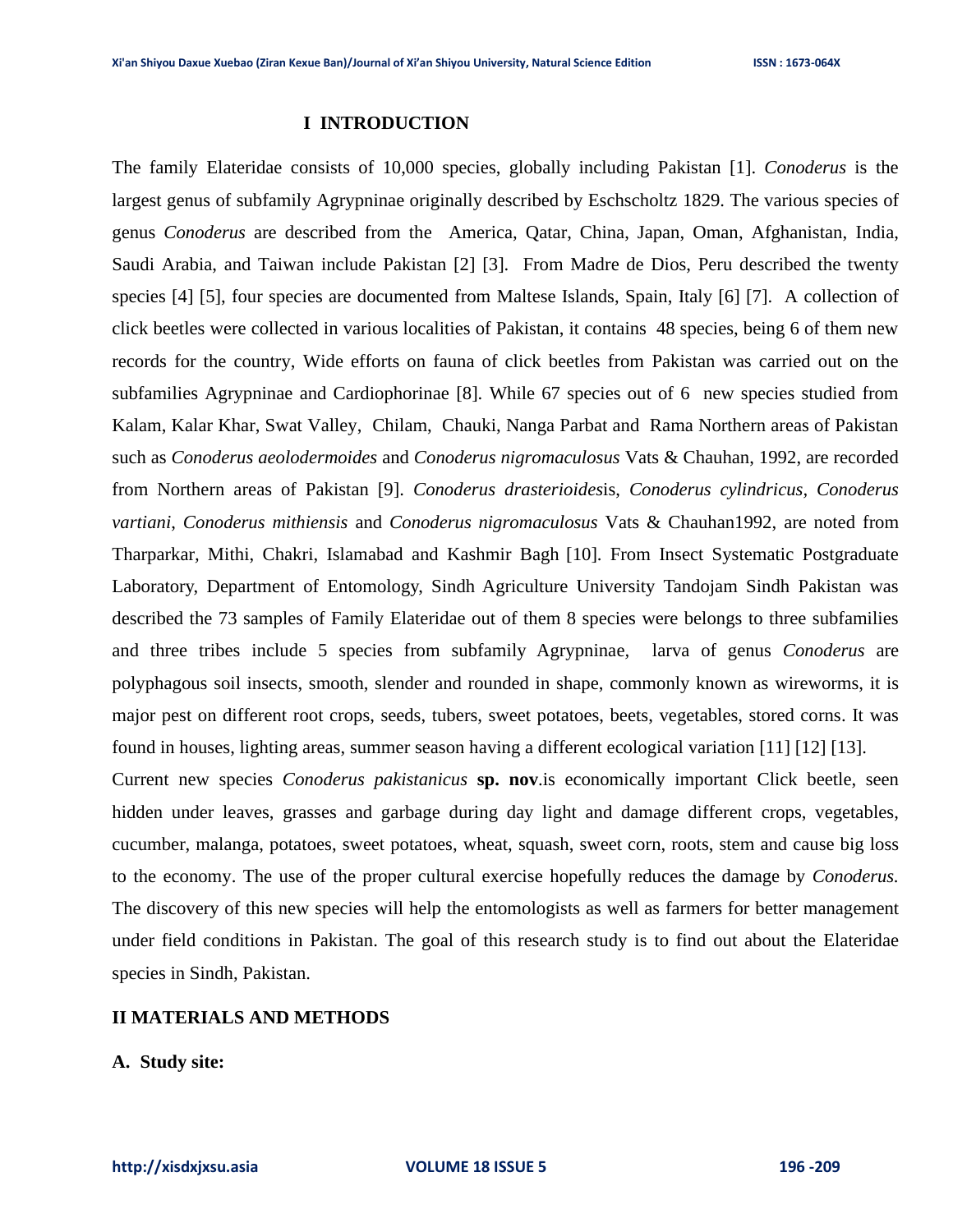The research study was conducted during March to December (2018- 2020). The sampling localities included Sukkur, Larkana and Khairpur, Ghotki, Hyderabad and Jamshoro districts of Sindh Pakistan. Sampling were carried out at the wetland areas, rocky areas, sand grains and dried areas feeding on upper most part of small spiny type grass, sugar cane, carrots, sweet potato, tuber plants, cereal crops, agricultural land areas etc. The temperature, humidity, vegetation, nurseries, latitude, altitude, waterfall of the habitats were also recorded. The type material has been deposited in Entomology laboratory at the department of Zoology, Shah Abdul Latif University Khairpur Mirs. (**Fig. 1)**



**Figure 1.** Map showing the localities

## B. **Sampling:**

Trials were conducted through random sampling method around wetland areas, rocky areas, sand grains areas and dried areas. The insect was feeding on upper most part of small spiny type grass, sugar cane, carrots, sweet potato, cereal crops. The insects were picked through hand picking and light trap methods and then preserved in jars more in summer season than other [14]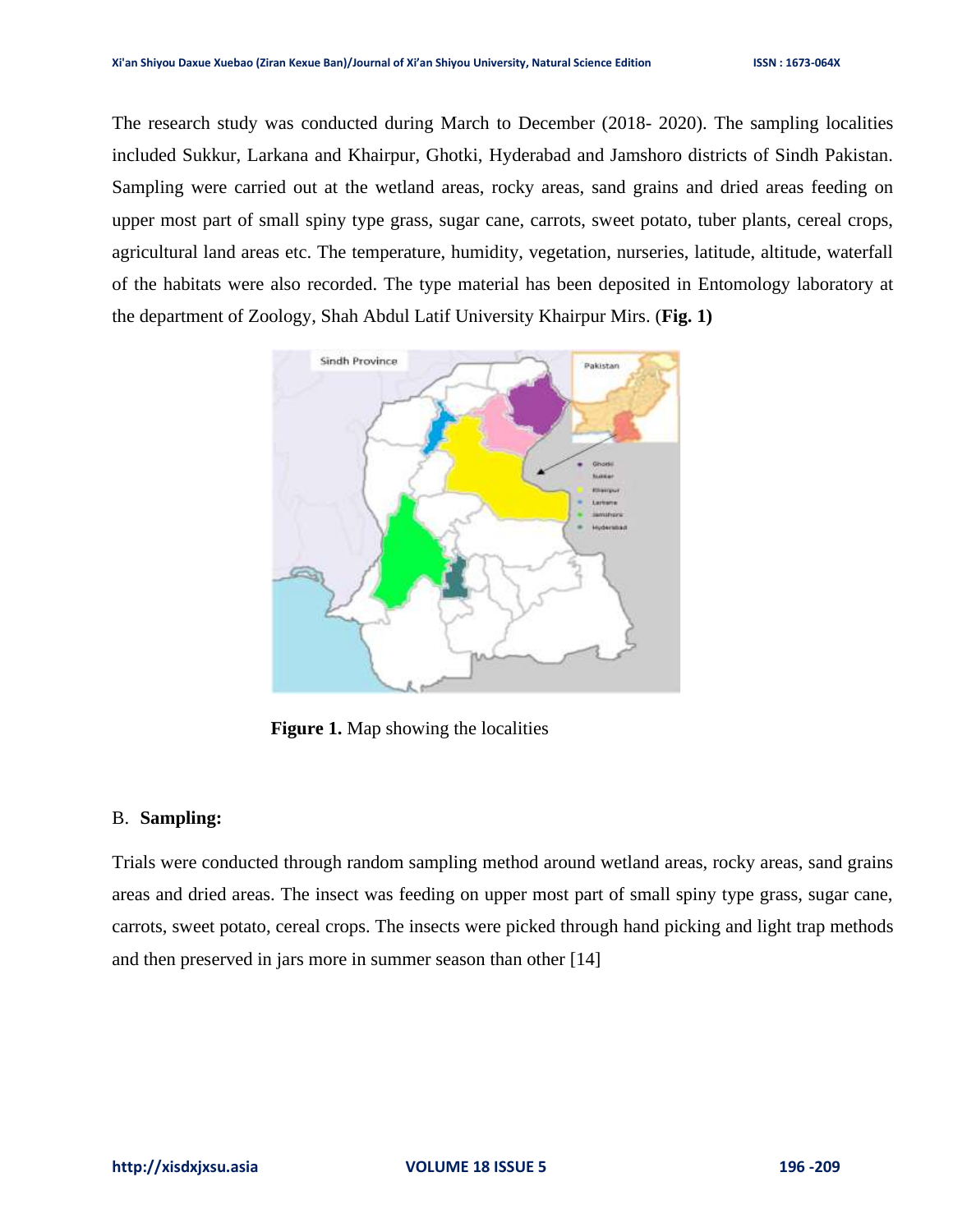



#### **C. Methods of killing and preservation:**

The preserved samples were paralyzed by chloroform. The specimens were kept into jars for (5 to 10 minutes) and were taken out from chloroform, then transferred consciously and preserved appropriately in special timber boxes specially designed for the purpose. Naphthalene balls were used for protection against predators (ants) and fungus etc. These samples were identified based on their taxonomical characteristics and number of samples were counted. The identification process was undertaken based on external morphology through current publications, Keys, taxonomical classification were observed by dissecting microscope following the protocols of [15].

#### D. **Dissection of male genitalia:**

Male genitalia (aedeagus) was dissected and kept into (10 % KOH) and were boiled about (10-15) minutes depended upon the hardness of aedeagus until the inner is being visible. Then washed and examined through dissecting microscope. Subsequently examined aedeagus was preserved into micro vials with glycerin and re-attached with the specimens [16].

## **E. Measurements and photography of male genitalia:**

The measurements of various external body sections (morphology) length and width of its head, pronotum, elytra were measured through micro millimeters under the binocular dissecting microscope.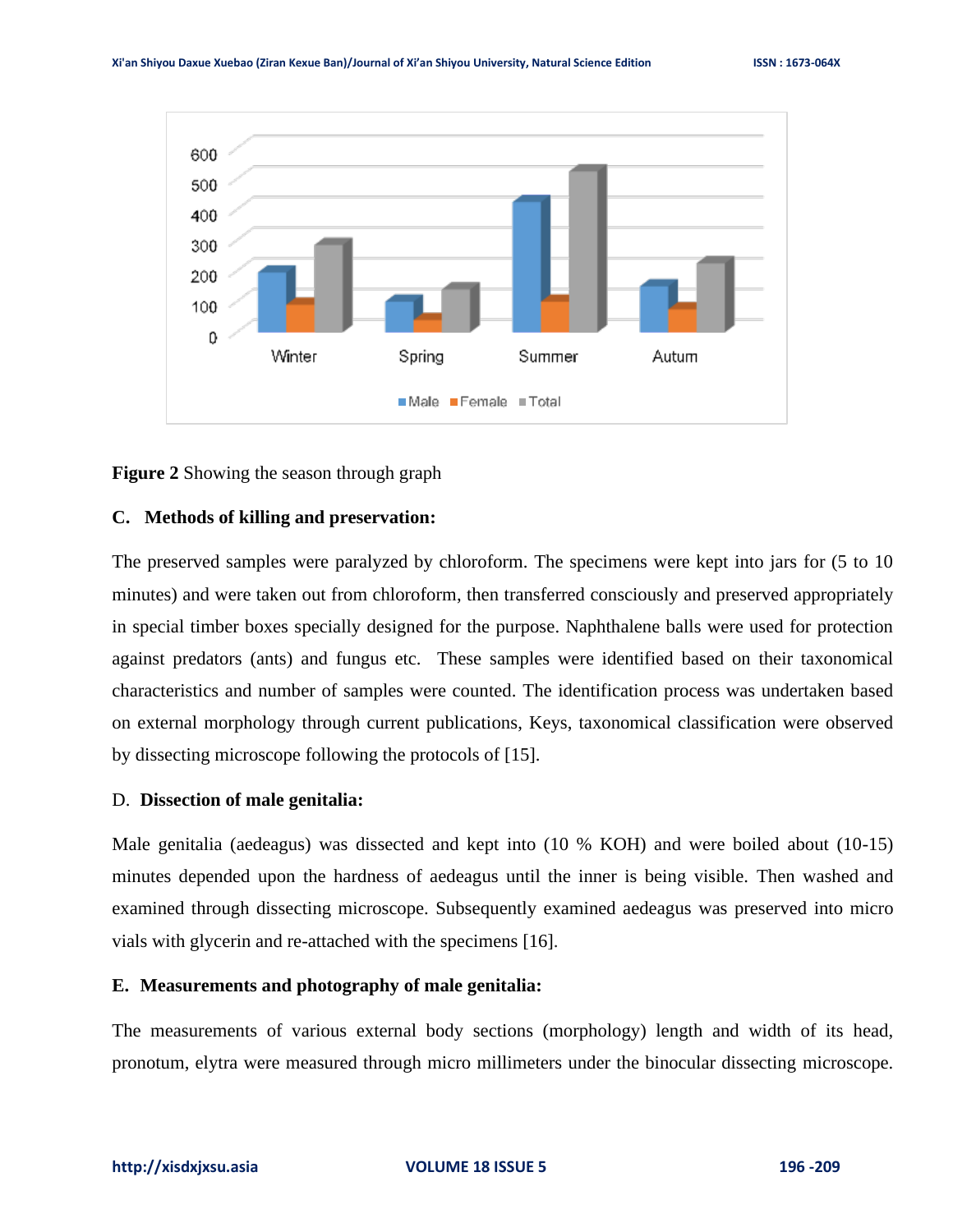Photography was done with the help of CCD Sterozoom Microscope of Meiji analysis image infinity software fitted with computer [17].

# **III RESULTS AND DISCUSSION:**

**Systematic Account: Class:** Insecta **Order:** Coleoptera **Family:** Elateridae (Leach, 1815) **Subfamily:** Agrypninae

**Tribe:** Oophorini Gistel, 1848

**Diagnosis**: Pronotum wider, punctures elliptical, legs are light yellowish to darkish, black, elytra depressed at anterior than posterior margins, antennae hardly have a notch, frons concave, prosternal part arcuate, tarsi have various shapes attached the claws and seta, scutellum short theca like structures.

## **Genus** *Conoderus* **Eschscholtz, 1829**

**Diagnosis:** Apical margins of frontal clypeal area thin depressed, antennae smooth, 2nd segment longer than others, metathoracic coxal plates medially 2.0- 4.0 times broader than laterally.

**Key to the species of genus** *Conoderus* **(Eschscholtz, 1829) from Pakistan**

- **1.** Densely punctures on pronotum……………….*Conoderus mithiensis (*Platia, 2016).
- **-** Light punctures on pronotum……………………………2.
- **2.** Body small in size………………………………. *Conoderus drasterioides* (Platia, 2016).
- **-** Body median in size………………………………………………..3.
- **3.** Dark ferruginous with very dense yellowish pubescence that hides the colour of integument………………………………….. *Conoderus cylindricus.* (Platia, 2016).
- **-** Lightish ferruginous pubescence covered the integument…………………..4
- **4.** Apical anterior lateral margins of antennae with beaded……………… *Conoderus nigromaculosus* (Vats & Chauhan, 1992).
- **-** Apical anterior lateral margin of antennae with light Pubescence………………………5.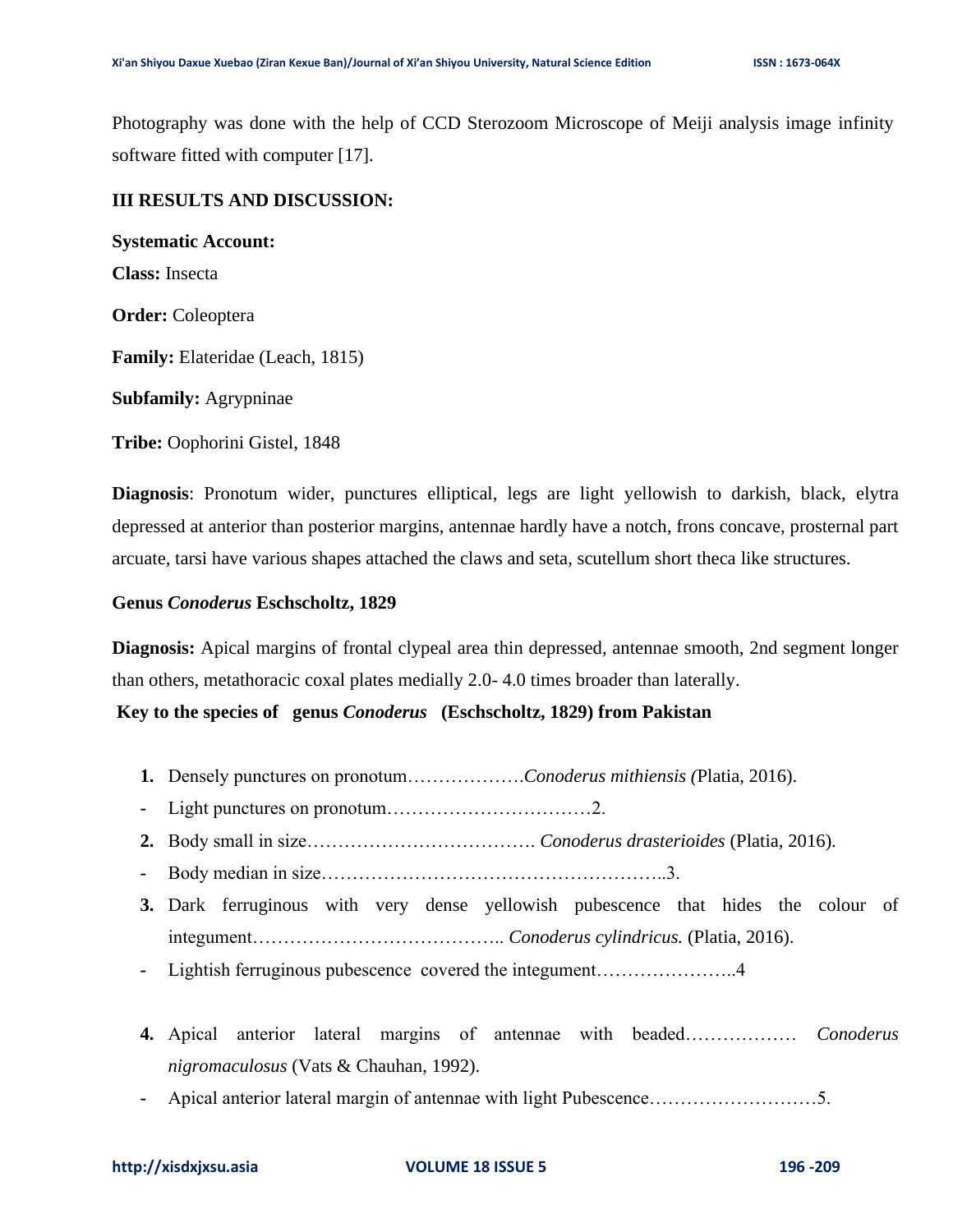- **5.** Scutellum quadrangular……………………. *Conoderus aeolodermoides.* Vats & Chauhan, 1992).
- **-** Scutellum sheild shaped pentagonal………………………………6.
- **6.** Antannae filiform 3rd antennomers longer.....………………………*Conoderus vartiani* (Platia, 2015).
- **-** Antennae serrated 2nd antennomers longer than other…………….……………*Conoderus pakistanicus***, sp. nov.**

## **Differential diagnosis:**

The male genitalia in general are very similar to those of *Conoderus mithiensis* and *Conoderus cylindricus* [10], stated from Mithi, Tharparkar, *Conoderus drasterioides* recorded from Chakri, Islamabad, *Conoderus cylindricus* 2<sup>nd</sup> and 3<sup>rd</sup> segments subcylinderical and sub equal in measurments, taken together as long as  $4<sup>th</sup>$ ,  $4<sup>th</sup>$ ,  $5<sup>th</sup>$  sub conical, lengthen. Pronotum longer than broader, broadest late the middle and at the tips of the later angles, powerfully convex with a very small, slender and narrow mid-longitudinal notch on the basal angle; Scutellum circular, convex, slightly punctured. *Conoderus nigromaculosus* (Vats and Chauhan, 1992) is mentioned from Kashmir, Bagh, *Conoderus cylindricus* and *Conoderus mithiensis* both species are similar in body coloration having vertex denticated, antennae lengthened but the apical segment of each inferior appendage is slightly truncate in *Conoderus cylindricus*, although apical segment is tapered in *Conoderus mithiensis. Conoderus nigromaculosus* vii tergite is broader slightly concave, regular pubsecences and *Conoderus drasterioides* ii tergite narrow concave, irregular pubsecences. Whereas frons slightly concave in *Conoderus nigromaculosus* and frons convex in *Conoderus drasterioides.* Present new species *Conoderus pakistanicus* sp. nov. with aedeagus short, broader at anterior lateral margins than posterior lateral margins, base have two semicircular structure moon like, lateral paramere hooked shaped, median paramere parallel apex, circular covered with hairs, body lengthened, antennae 12 segments,2 segment tubular, last segment nd pointed, posterior 3rd segment, yellowish in color.

# **Type material:**

**Male holotype**: Pakistan: Sukkur; Sindh. 27.7244N, 68.8228E, ♂; 17. iii. 2019. Holotype was deposited in the Department of Zoology, Shah Abdul Latif University Khairpur, Sindh, Pakistan S. Mangi and R.M, Mangi.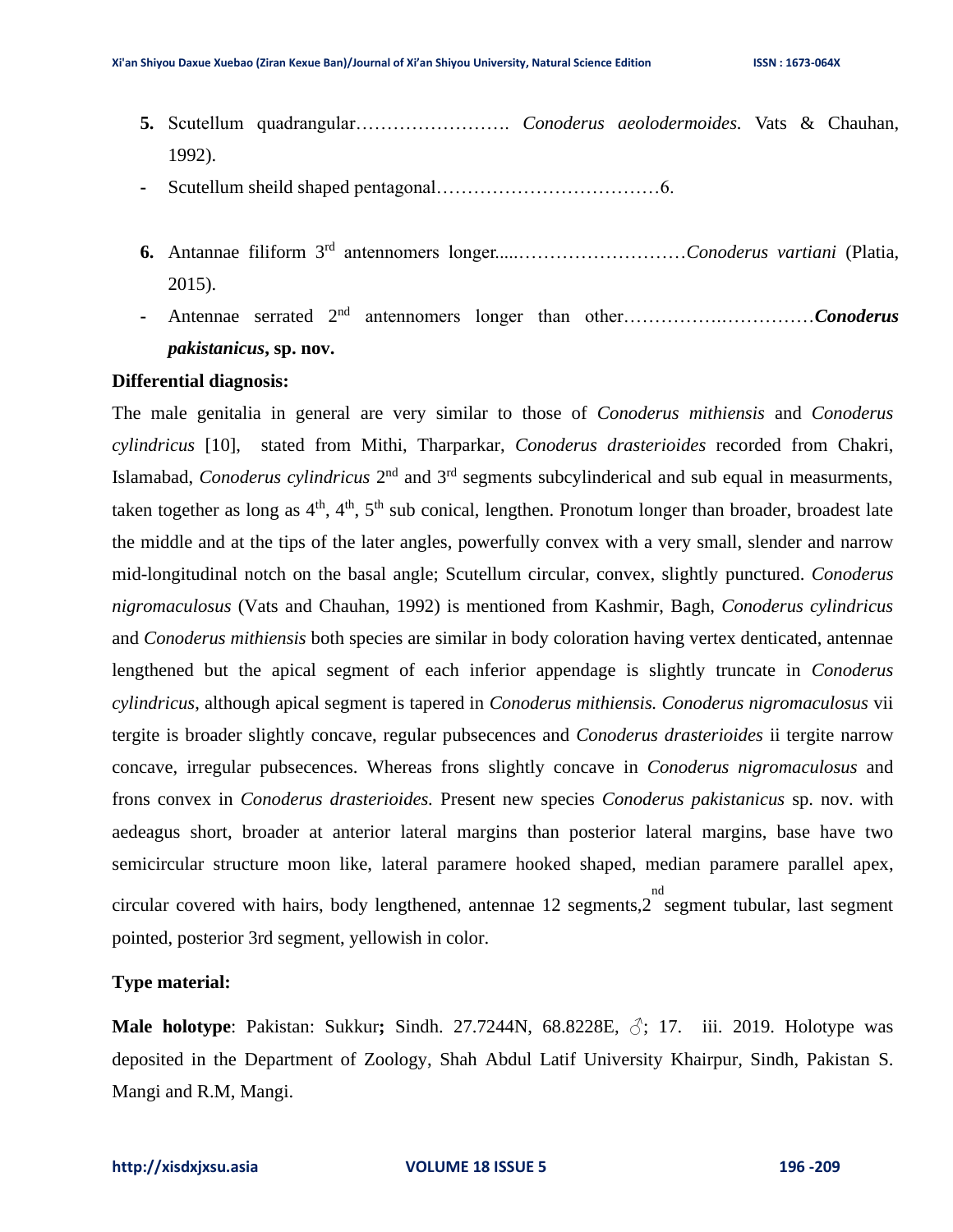**Paratype**: 2 ♂, 1.♀: Pakistan: Khairpur. Sindh. 20. Vi. 2017. Paratype were deposited in the Department of Zoology, Shah Abdul Latif University Khairpur, Sindh, Pakistan A.M, Mangi.

#### **Description:**

#### **Male holotype:**

**Body size and coloration Male:** Body lengthened, color in alcohol dark brown to black body coloration, head dark brown to redish brown, black eyes, densely brown antennae, elytra golden ferruginous, stira are densely brown, 1<sup>st</sup>, 2<sup>nd</sup>tergite nearly, ferrugineus, fastigium black having hairs densely brown to black, dark brown adult dorsal view, redish brownish of pronotum and scutellum, yellowish spots, dorsal view of legs dense brown, ventral view light brown. **(Fig. 3)**

**Head:** Head short, biconvex, circular covered with hairs, anterior section denticated and posterior regular.

**Antennae:** Antennae serrate lengthened12 segments, 1stsegment of antennae just attached with head, 2<sup>nd</sup> segment tubular lengthened as compared to other.  $3<sup>rd</sup>$ ,  $4<sup>th</sup>$  broad triangular,  $5<sup>th</sup>$  narrow posterior laterally irregular,  $8<sup>th</sup>$  and  $9<sup>th</sup>$  are uniform at posterior margins,  $12<sup>th</sup>$  segment shorter, yellowish ventral side of antennae. Vertex upward, occiput smooth, anterior lateral side's concave. **(Fig 3**.A**)**.

**Pronotum:** Pronotum lengthened as compared to width, shorter than elytra, anterior lateral margins slightly concave, medilateraly slightly straight, posterior laterally convex, prontal angles pointed, and pronotum densely covered with punctures, space between the pronotum and abdomen and scutellum theca like structure **(Fig 3**. B**):**

**Scutellar shield:** visable, rugose, tetragonal and distally tapered with median groove. **(Fig 3**. A**).**

**Abdomen:** Abdomen lengthened having elliptical spots with straight lines on abdomen, anterior lateral margins of 10<sup>th</sup> 11<sup>th</sup> tergite has been broader than posterioriolateral margins, whole abdomen covered with spots and lines, femur broader cyclinderical, tarsi subcyclinderical, 5 teeth-like structures, apex of tarsi having a two needles-like structures are present, ovipositor broader half-moon like,  $4<sup>th</sup>$  and  $5<sup>th</sup>$ sternite were slightly closed with each other. **(Fig 3**. **A&B).**

**Elytra:** striate gaps minutely raised; exteriors crosswise rugose.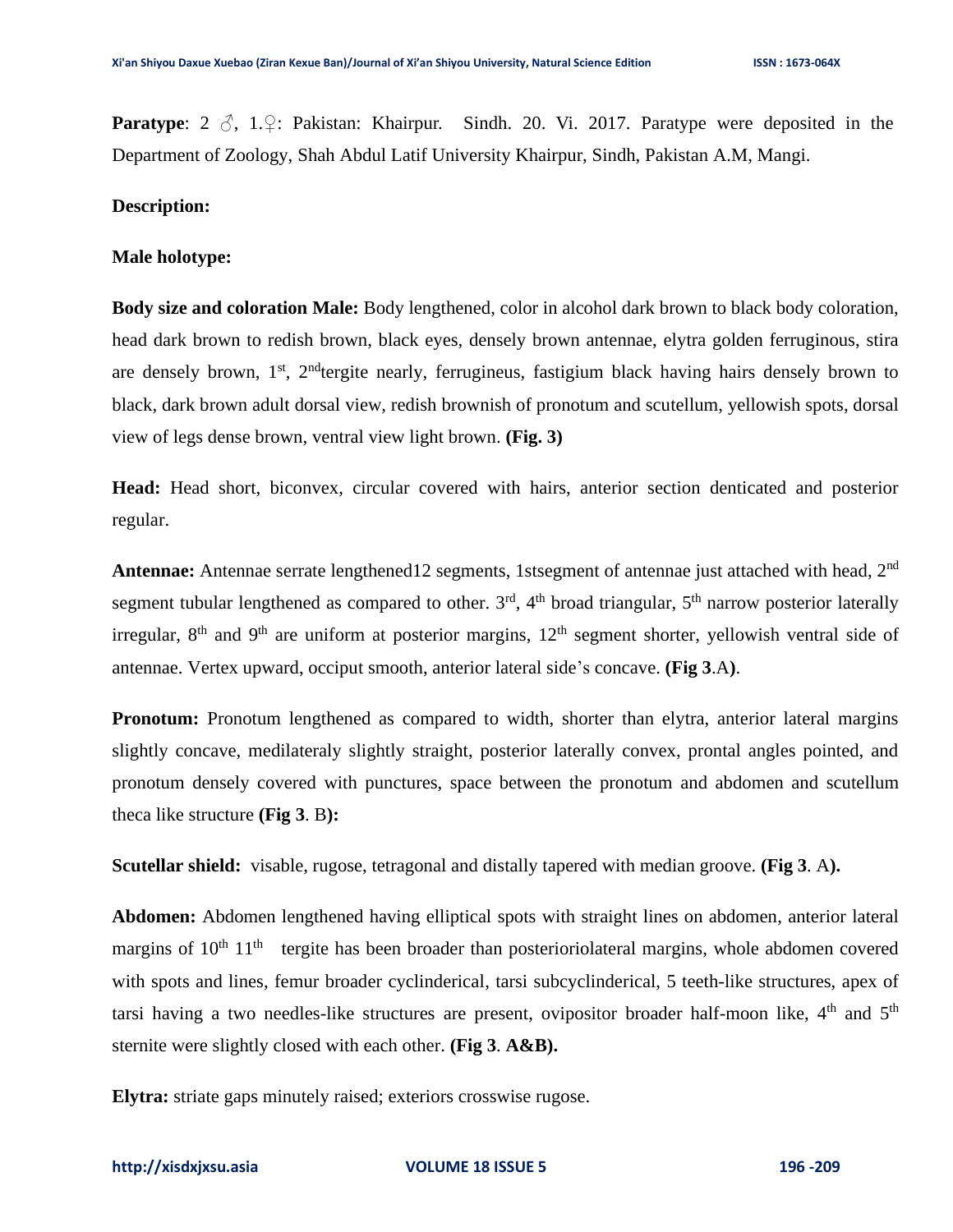Legs: I tarsomere wider as combined lengths of remaining four on mesothoracic and metathoracic tarsi; tibiae as long as in cross section; metathoracic tarsomeres II–III teethed; metathoracic tarsomere IV simple; metathoracic tarsomere V small, with basally toothed claws. **Venter:** finely punctate to rugose, golden recumbent setae, metathoracic episternum parallel; metathoracic coxal plates medially 3.4–6.1 times broader than laterally.

**Male genitalia:** X sternite longitudinally long in lateral view slightly concave in anterolateral, XI arcuate lengthened, space between the XIII and XV sternite are wider than XII and XIV. Anterolateral margin of terminalia is broader than posteriolateral margin, triangular in shape and covered with uniform punctures, aedeagus of this species is totally different from all other species of this genus *Conderus*, aedeagus longer than broader middle anterior lateral margins are wider than posterior lateral margins having a long bright hair on lateral sides, anterior margins are wider than posterior margins view from the dorsal side. Base layers like anterior margins of base convex and median margins concave. Right lateral paramere has been smaller than left lateral paramere, base of right lateral paramere almost equal with apex view from ventral side. Base of left lateral paramere broader than apex, the apex of both lateral parameres are hooked shaped. Median paramere completely straight equal in measurments in base and apex, apex rounded. Small golden hairs are present on lateral margins. Alcohol dark shish in coloration. **(Fig 3**. **C&D).**

#### **Variations:**

Two male and one female paratypes were examined, including one male recorded from Khairpur, one male communicated from Sukkur and one female communicated from Dadu. The female Paratype is 13.5 mm long and 4.0 mm wide, much larger and wider than the holotype. Abdominal punctures are slightly indicated in all Paratype compared against the holotype. Major differences were observed in genitalial structures between these paratypes and the holotype. In holotype male geniatalia aedeagus broader in medilateraly margins, anterior margins covered with golden brown hairs and lateral paramers wider at base as compared to apex. Median paramere straight and apex circular. Base of aedeagus in holotype bilayer half-moon shaped in structures. But in paratypes specimens male geniatalia aedeagus longer than wider and lateral parameres almost equal in width and length. Median paramere apex slight diverted and base concave.

**Distribution**: *Conoderus pakistanicus* sp.nov is presently known from the Sukkur Sindh Pakistan:

#### **[http://xisdxjxsu.asia](http://xisdxjxsu.asia/) VOLUME 18 ISSUE 5 196 -209**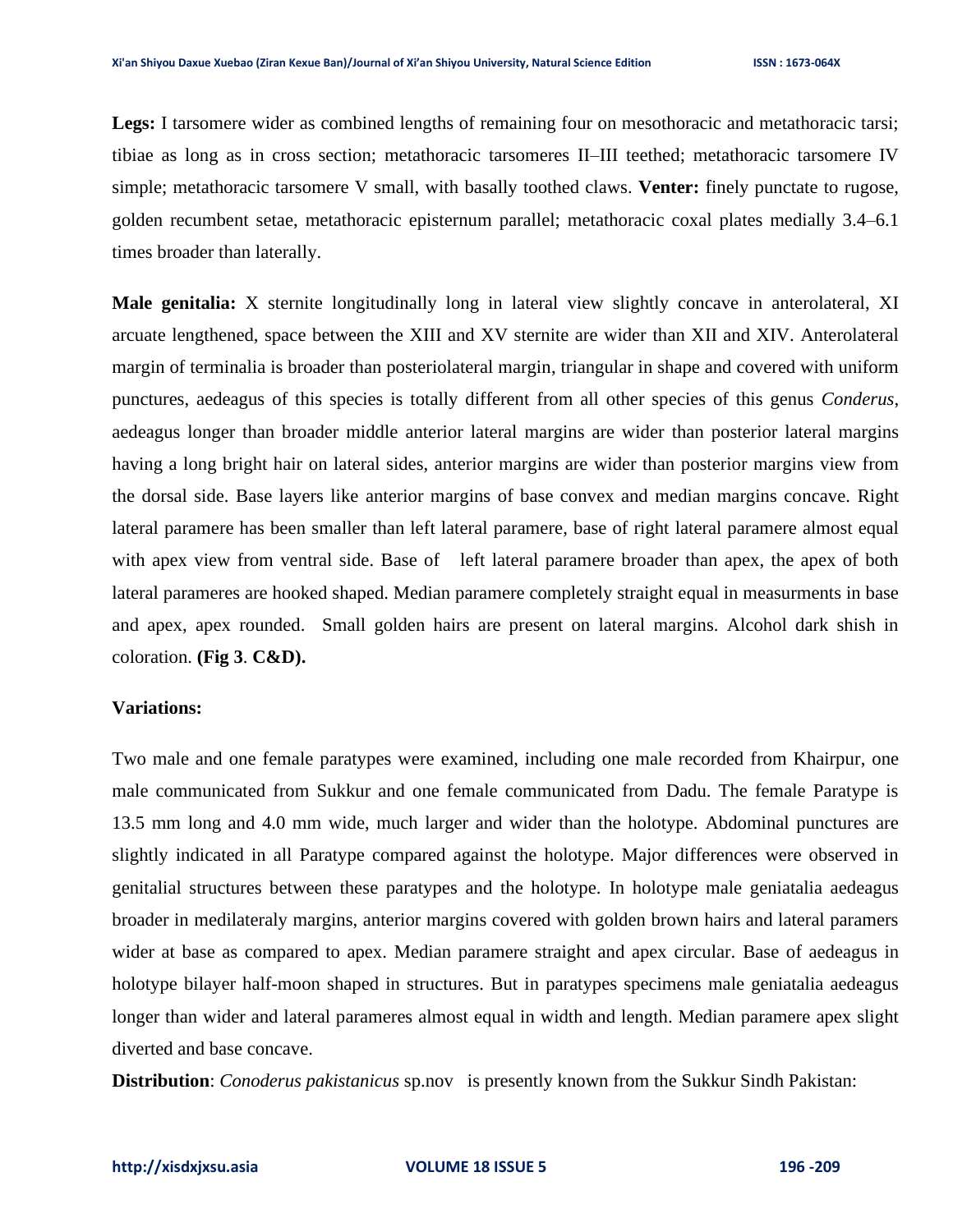# **Etymology:**

The first name mentions to genus *Conoderus* and last name denotes to locality from where has been sampled.

**Figure 1.**Measurement of various body parameters of *Conoderus pakistanicus* sp. nov.

| <b>Parameters</b> | Mean $\pm SD$  | Range  |
|-------------------|----------------|--------|
|                   | $(n=10)$       |        |
| Length of head    | $8\pm2.9$      | $3-13$ |
| Length of femur   | 9 ± 7.1        | $4-14$ |
| Length of tarsi   | $92 \pm 7.3$   | 87-97  |
| Total body length | $90 \pm 70.11$ | 85-95  |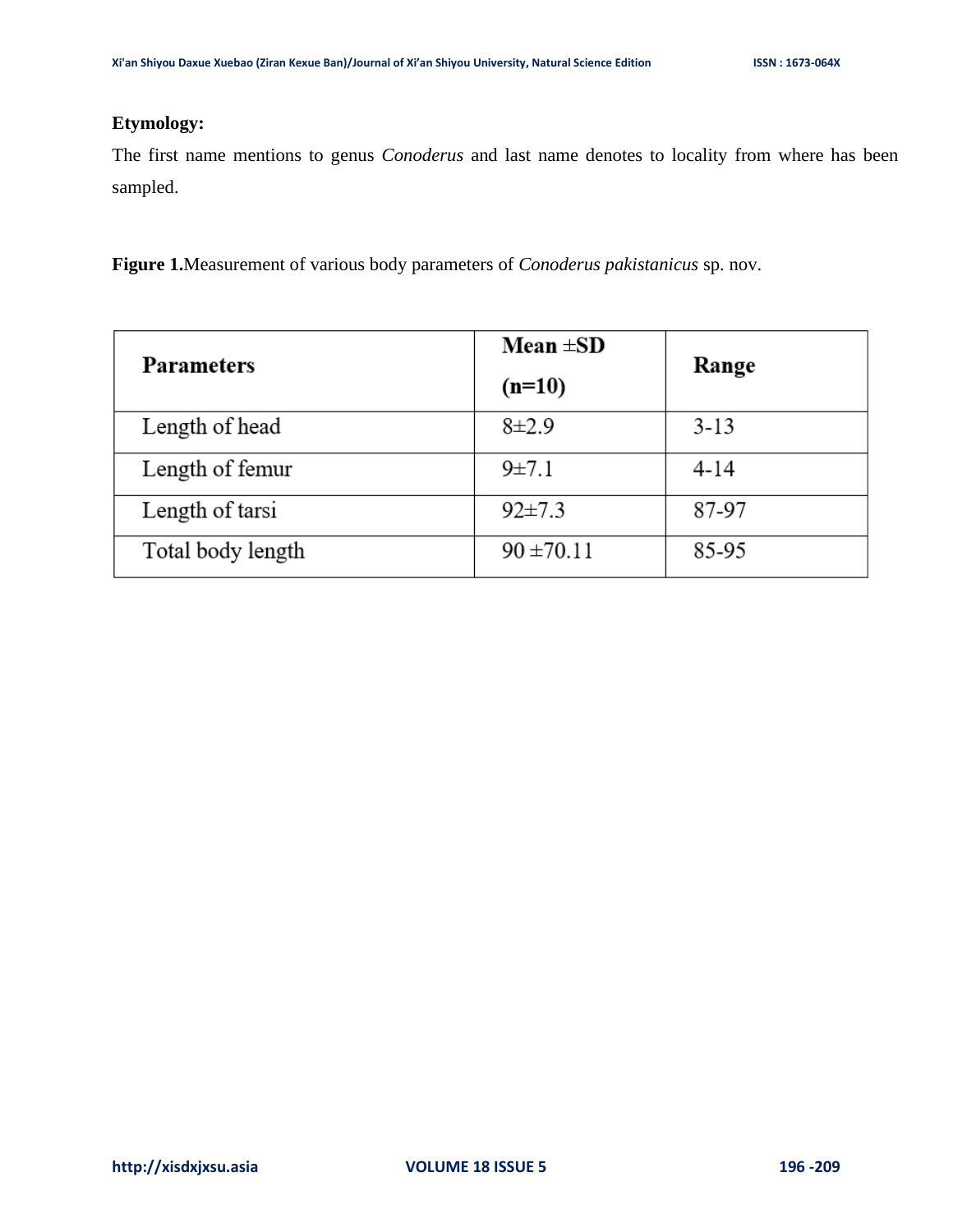

**Figures 3.** *Conoderus pakistanicus* **sp. nov A) Adult dorsal view. B) Adult ventral view .C) Aedeagus, dorsal view. D) Aedeagus, ventral view.**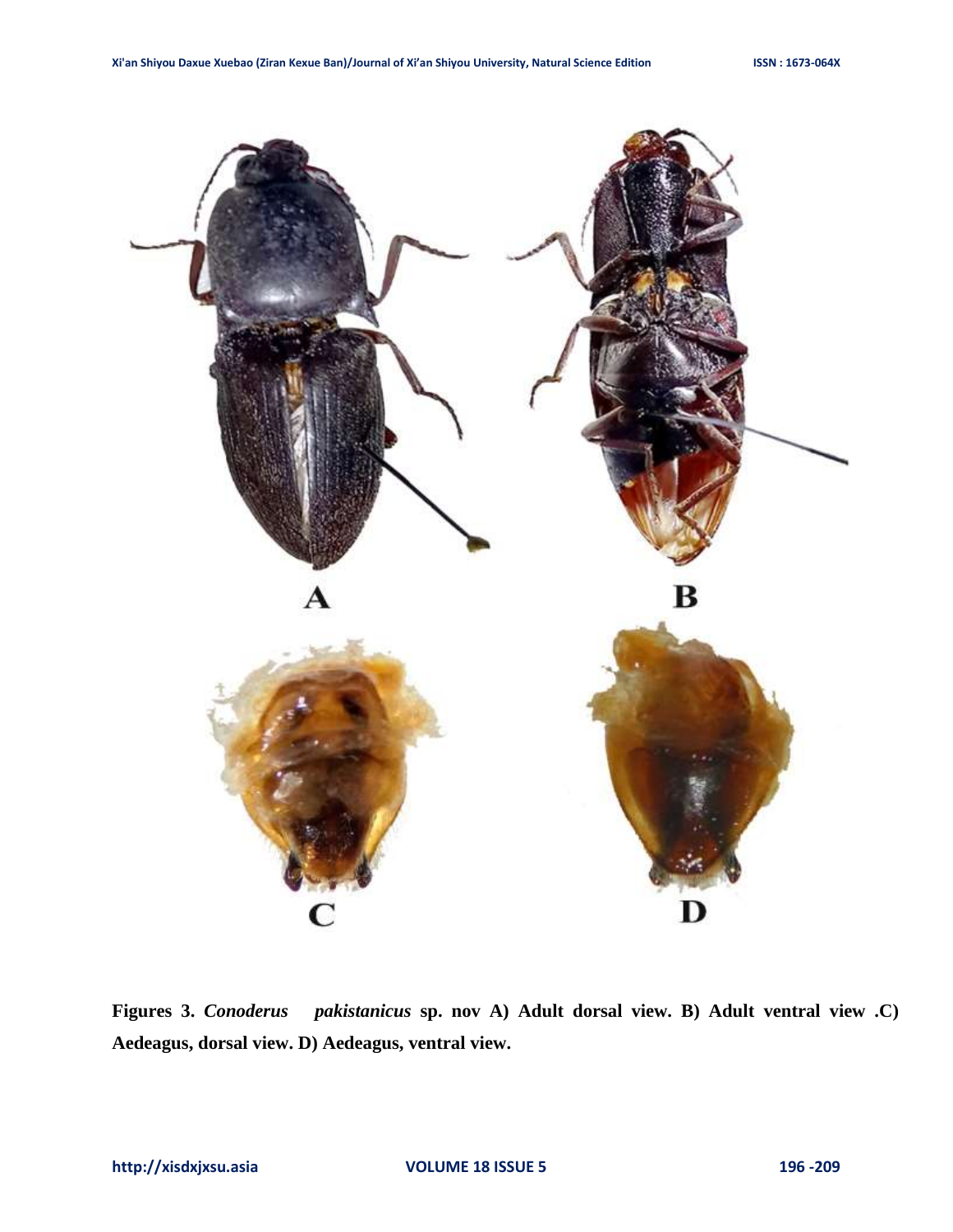#### **Discussion:**

*Conoderus pakistanicus* **sp.nov**. belongs to genus *Conoderus* Eschscholtz,(1829)well known as Click beetles, it was captured from sukkur district of Sindh Pakistan., They are agricultural pest mostly on sugarcane, carrots, potatoes, grass, vegetables, sweet potatoes, nuts, tuber plants, rocky areas sand grains dried areas feeding on apical part of small spiny type grass, various crop field its larva badly effected to crops. About 120 specimens of genus *Conoderus* were captured including many different already described species from Pakistan. After detailed analysis of the specimens it revealed one new species and three were new records from that area, whereas highest population were captured from grass, potatoes, sugarcane and succulent plants beside lake. The Genus *Conoderus* Eschscholtz 1829 was described by many researchers, scientist from different regions in Pakistan as well as worldwide. The current new species *Conoderus pakistanicus* **sp. nov**., has been collected from agricultural crops surrounded by vegetables and single specimen was collected from light trap from Sukkur, same genus study was conducted by [5]. from different localities from Madre de Dios, Peru and highest population were collected from northern areas and lowest work had been from one district of Sindh Pakistan such as *Conoderus drasterioides* was reported from Chakri, Islamabad, *Conoderus mithiensis* is recorded from Tharparkar*,* Mithi, *Conoderus cylindricus* from Tharparkar, Mithi*, Conoderus nigromaculosus* from Kashmir, Bagh*, Conoderus vartiani* from Chakri, Islamabad, *Conoderus aeolodermoides* is collected from the Islamabad [9],[10]. Highest number of samples were observed in summer season as compared to autumn, spring season but lowest sampling was observed in winter season.

#### **Acknowledgment:**

We would like to extend my thanks to Wajid Ali and Muhsan Raza for lending their specimens to my care during my study. We are also highly thankful to Dr. Sajad Hussain Parey, Assistant Professor, Department of Zoology, Baba Ghulam Shah Badshah University, Rajouri Jammu and Kashmir, India for the first draft review and suggestions for improving the quality of the manuscript and also thankful to Dr. Muhammad Ishfaq Khan Associate Professor, Department of Weed Science at the University of Agricultural Peshawar for reviewing and offering their input on the manuscript.

#### **Author Contributions:**

Conceptualization, **Shabana Mangi**, Formal analysis, **Abdul Manan Shaikh, Waheed Ali Panhwar,** Investigation, Shabana Mangi, **Waheed Ali Pahnwar,** Methodology, Shabana Mangi and **Abdul**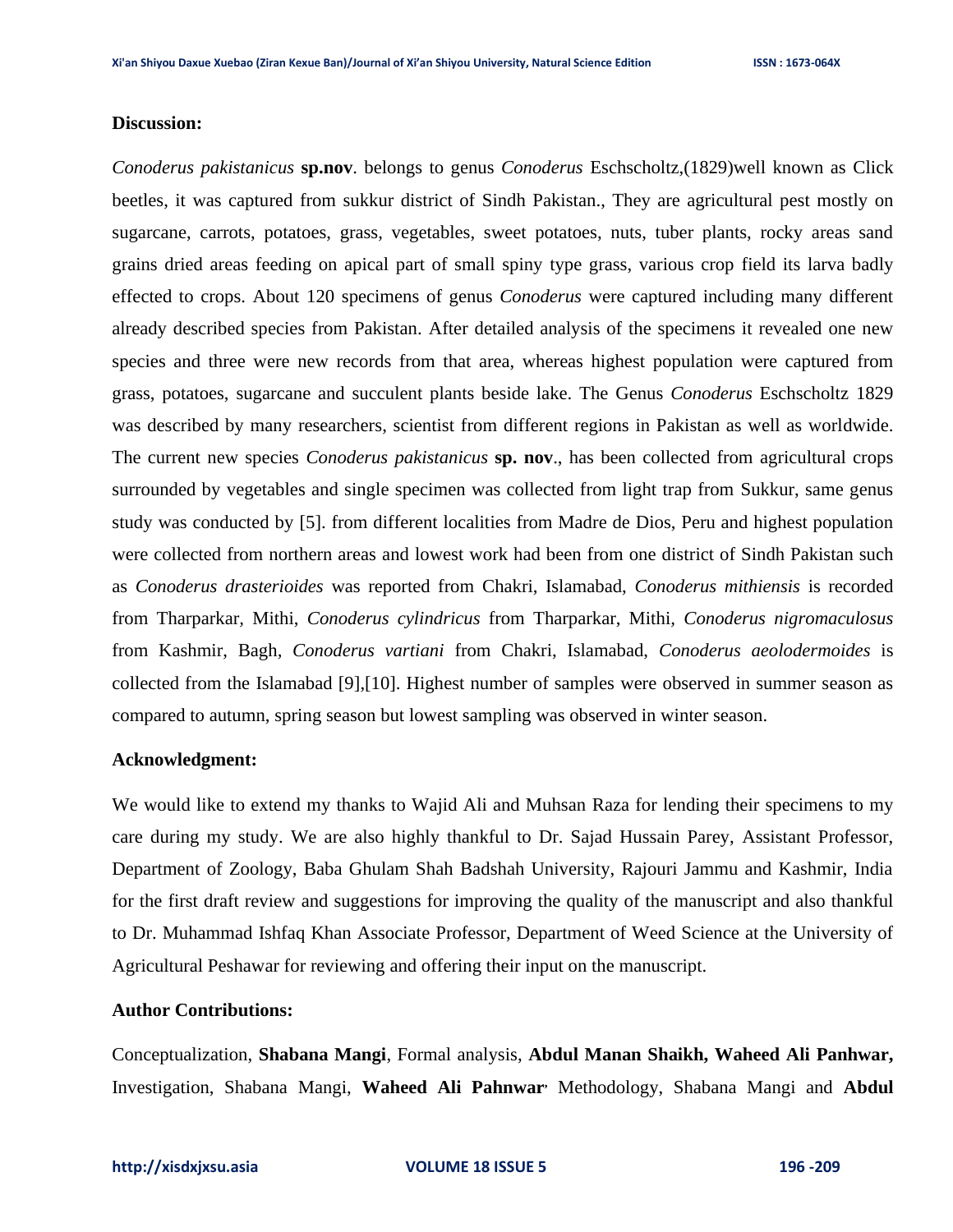**Manan Shaikh;** Supervision, **Abdul Manan Shaikh, Visualization**, Shabana Mangi, writing – original draft, **Shabana Mangi** Writing – review and editing **Shabana Mangi.**

**Conflicts of Interest:** The authors declare no conflict of interest.

#### **REFERENCES:**

- 1. Akhter, A.M, Kabalak, M and Rizvi, AS. (2014) Contributions to Agrypninae (Coleoptera: Elateridae) fauna of Pakistan with four new species and three new records. TE Dergisi*,* 38, (2): 113-123.
- 2. Johnson, P.J and Lin, X. (1998) *Aeolus livens* (leConte): a correction for Hawaiian *Aeolus mellillus* (Say) (Coleoptera: Elateridae). Bishop Museum occasional Papers. 56: 24– 25.
- 3. Cate, P. (2007) Family Elateridae. In: Löbl I, Smetana A, Editors. Catalogue of Palaearctic Coleoptera, volume 4. Elateroidea - Derodontoidea - Bostrichoidea - Lymexyloidea - Cleroidea - Cucujoidea. Apollo Books. 89–209.
- 4. Johnson, P.J. (2002) Elateridae Leach 1815. In: Arnett R.H., Thomas M.C., Skelley P.E. & Frank J.H. (eds) American Beetles, Vol. 2, Polyphaga: Scarabaeoidea through Curculionoidea: CRC Pres, Boca Raton, FL. 160–173.
- 5. Johnson, P.J. (2018) New species of Elateridae (Coleoptera) from Madre de Dios, Peru, with new taxonomic changes and distribution records Revista peruana de biología. 25(2): 75 - 90.
- 6. Johnson, P. J. (1995) A new genus of Conoderini with new generic classification for *ctenicera sleeperi*becker and *ctenicera pia*tei (champion) and a new species from Jamaic(Coleoptera: Elateridae), The Coleopterists Bulletin. 49, (l): 59-71.
- 7. Williams, E.M and Galbreath, R.A. (1987) Diet and development in *Conoderus exsul* and *Agrypnus variabilis* (Coleoptera: Elateridae). New Zealand Journal of Zoology. (14): 85- 88.
- 8. Akhter AM, Ahmad, Z and Rizvi, SA (2011) Notes on the species of the genus *Meristhus* Candeze 1857(Coleoptera, Elateridae, Agrypninae) from Pakistan with description of a new species. Pakistan Journal of Zoology 44(1): 67–70.
- 9. Akhter, AM, Drumont, A, Rizvi, AS and Ahmed, Z. (2012) Contribution to the knowledge of Agrypninae (Coleoptera Elateridae) with description of new species and new records from Pakistan. Zootaxa 3223: 40–54.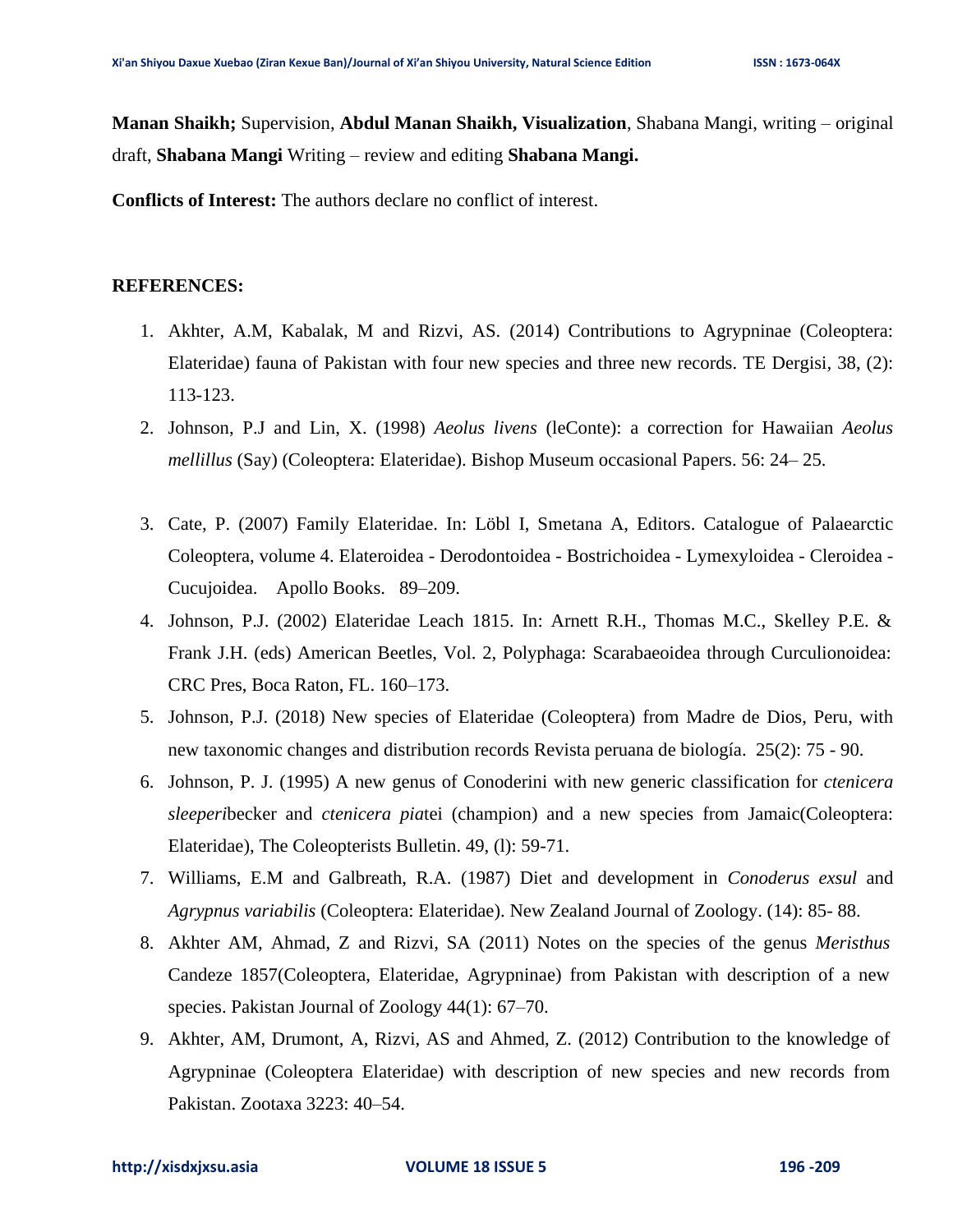- 10. Platia, G. (2015a) New species and records of Elateridae from North Pakistan, mostly collected by Guido Sabatinelli in 2011-2012 (Coleoptera). Arquivos Entomology, (13): 3-52.
- 11. Platia, G and Ghahari, H. (2016) An annotated checklist of click-beetles (Coleoptera, Elateridae) from Iran. Zootaxa 4137: 239–275.
- 12. Platia, G and Zubair, A. (2016) Contribution to the fauna of click beetles (Coleoptera: Elateridae) from Pakistan. Arquivos Entomology, (16): 3-28.
- 13. Adeel, A.P., Rizwan, A.D., Abid, A. S., Sumbul, M. M., Maqsood, A. C., Sanaullah, M, Fida H. M., Manzoor, A.K., & Saifullah, K. (2018). Biodiversity of click beetles (Elateridae) of Tandojam, *Journal of Entomology and Zoological studies* 6(2): 2808-2814 .
- 14. Seal and Dakshina. (1991) A Wireworm Conoderus rudis (Brown) (Insecta: Coleoptera: Elateridae), ifas extension university of florida.Ess-507.
- 15. Seal, D.R, Chalfant, R. B and Hall, M.R.(1992a) "Effectiveness of different seed baits and baiting methods for wireworms (Coleoptera: Elateridae) in sweet potato." Environmental Entomology. (21): 957–963.
- 16. Claus, W. and David, M. (2012) Click beetles from the Maltese Islands (Coleoptera, Elateridae). Bulletin of the entomological Society of Malta *.*5: 97-103.
- 17. Mangi, S Waheed, AP and Abdul, M. S. (2021) A New species of the genus *Agriotes (*Eschscholtz, 1829) (Coleoptera: Elateridae) from different crops and weeds from Sindh Pakistan. Pakistan Journal of Weed Science. Research. 27 (3):369-380
- 18. Shaikh, A.M, Waheed, AP and Shabana, M. (2019) A new record of *Andrallus* (Pentatomidae. Asopinae) from the Khairpur district Sindh. Pakistan, International Journal of Zoology and Applied Bioscience. 4: (3):117-121.
- 19. Panhwar, W.A, Mangi, S and Abdul, M.S. (2020) New species of genus *Dipropus* Gemar1838 (Coleoptera: Elateridae: Elaterinae) from Sindh Pakistan, Pure Applied Biology. 9(3)2088- 2096

## **AUTHORS**

First Author – Shabana Mangi, Ph.D, Department of Zoology, Shah Abdul Latif University Khairpur Mirs Sindh Pakistan.